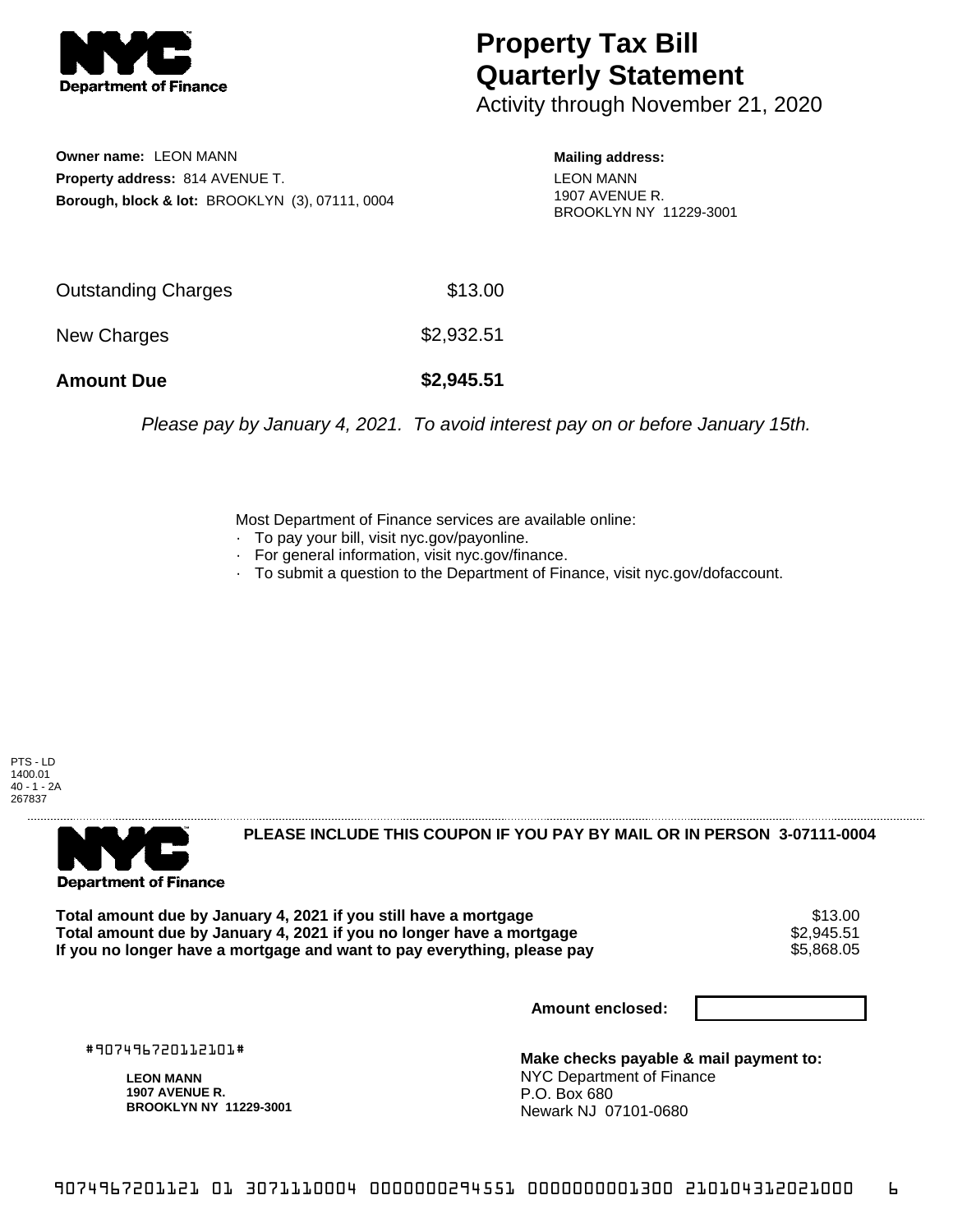

| <b>Billing Summary</b>                                                     | <b>Activity Date Due Date</b> |                     | Amount       |
|----------------------------------------------------------------------------|-------------------------------|---------------------|--------------|
| Outstanding charges including interest and payments                        |                               |                     | \$13.00      |
| Finance-Property Tax                                                       |                               | 01/01/2021          | \$3,032.69   |
| Adopted Tax Rate                                                           |                               |                     | $$-100.18$   |
| <b>Total amount due</b>                                                    |                               |                     | \$2,945.51   |
| <b>Tax Year Charges Remaining</b>                                          | <b>Activity Date</b>          | <b>Due Date</b>     | Amount       |
| Finance-Property Tax                                                       |                               | 04/01/2021          | \$3,032.69   |
| <b>Adopted Tax Rate</b>                                                    |                               |                     | $$-100.18$   |
| Total tax year charges remaining                                           |                               |                     | \$2,932.51   |
| If you pay everything you owe by January 4, 2021, you would save:          |                               |                     | \$9.97       |
| How We Calculated Your Property Tax For July 1, 2020 Through June 30, 2021 |                               |                     |              |
|                                                                            |                               | Overall             |              |
| Tax class 2A - 4-6 Unit Residential Rental Bldg                            |                               | <b>Tax Rate</b>     |              |
| Original tax rate billed                                                   |                               | 12.4730%            |              |
| New Tax rate                                                               |                               | 12.2670%            |              |
| <b>Estimated Market Value \$809,000</b>                                    |                               |                     |              |
|                                                                            |                               |                     | <b>Taxes</b> |
| <b>Billable Assessed Value</b>                                             |                               | \$97,256            |              |
| <b>Taxable Value</b>                                                       |                               | \$97,256 x 12.2670% |              |
| <b>Tax Before Abatements and STAR</b>                                      |                               | \$11,930.40         | \$11,930.40  |
| Annual property tax                                                        |                               |                     | \$11,930.40  |
| Original property tax billed in June 2020                                  |                               |                     | \$12,130.76  |
| <b>Change In Property Tax Bill Based On New Tax Rate</b>                   |                               |                     | $$-200.36$   |

**NEW LAW:** To learn about Local Law 147, which requires residential buildings with three or more units to create a policy on smoking and share it with current and prospective tenants, visit www.nyc.gov/health/tobaccocontrol.

Please call 311 to speak to a representative to make a property tax payment by telephone.

## **Home banking payment instructions:**

- 1. **Log** into your bank or online bill pay website.
- 2. **Add** the new payee: NYC DOF Property Tax. Enter your account number, which is your boro, block and lot, as it appears here: 3-07111-0004 . You may also need to enter the address for the Department of Finance. The address is P.O. Box 680, Newark NJ 07101-0680.
- 3. **Schedule** your online payment using your checking or savings account.

## **Did Your Mailing Address Change?**

If so, please visit us at **nyc.gov/changemailingaddress** or call **311.**

When you provide a check as payment, you authorize us either to use information from your check to make a one-time electronic fund transfer from your account or to process the payment as a check transaction.